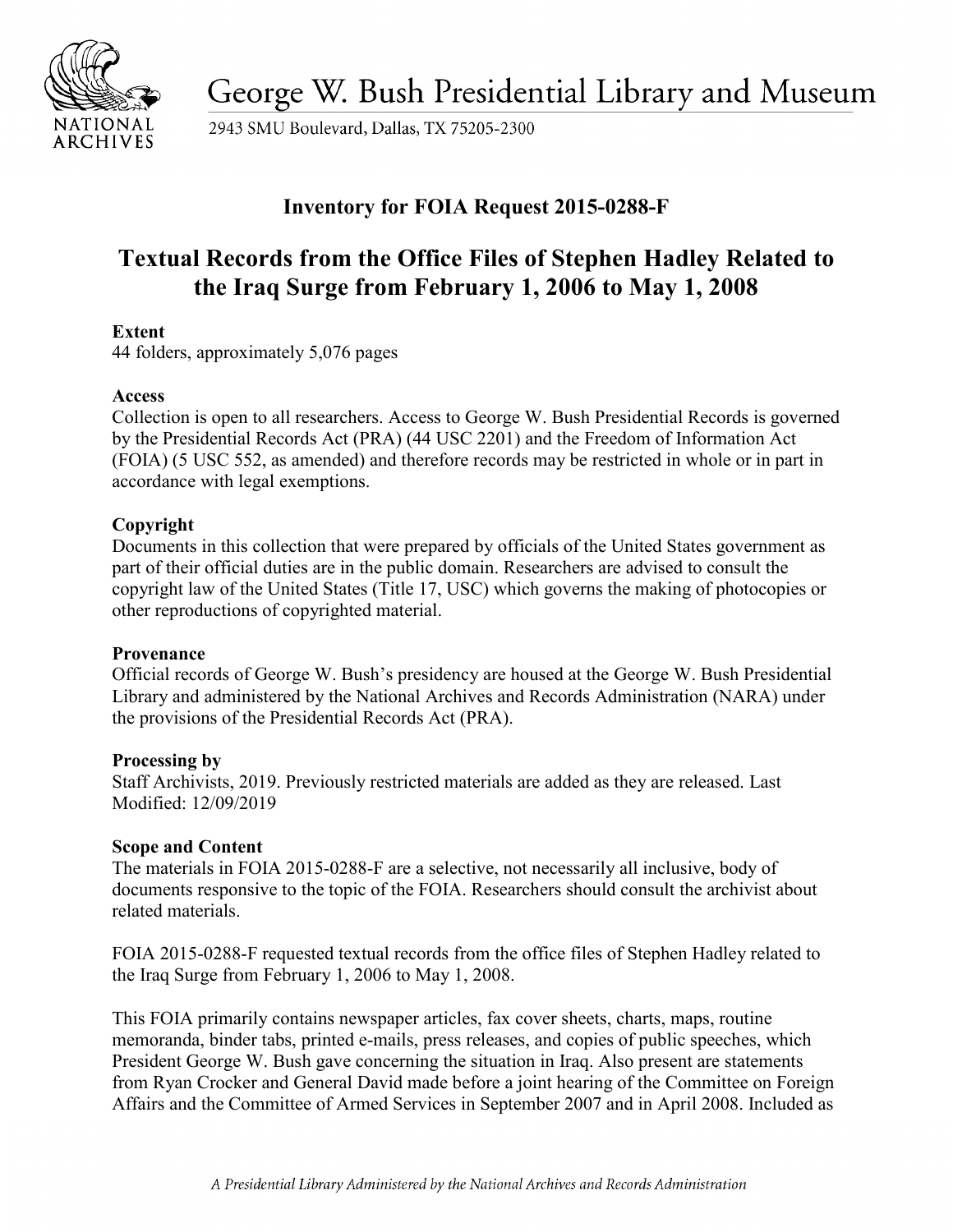well, is an analysis paper, "The Case for Soft Partition in Iraq," from the Saban Center for Middle East Policy at the Brookings Institution, a copy of the Army's handbook on Counterinsurgency, and a copy of the Iraq Benchmark Assessment Report submitted to Congress in July 2007.

It should be noted that many of the documents in this FOIA have been closed due to National Security classification and/or exemptions of the Freedom of Information Act.

Please note that a portion of classified records related to this request has not yet been processed. Additional records will be provided as they become available.

#### **System of Arrangement**

 The materials in FOIA 2015-0288-F are a systematic body of documents responsive to the topic of the FOIA. Researchers should consult an archivist about related materials.

 Documents responsive to this FOIA were found in these collection areas – Staff Member Office Files.

Staff Member Office Files are maintained at the folder level by staff members within their individual offices and document all levels of administration activity.

Staff Member Office Files are processed at the folder level, that is, individual documents are not selected and removed from a folder for processing. While this method maintains folder integrity, it frequently results in the incidental processing of documents that are not wholly responsive to the subject area.

The following is a list of documents and folders processed in response to FOIA 2015-0288-F:

#### **Box 1**

#### **Staff Member Office Files**

National Security Council – Office of the National Security Advisor

Hadley, Stephen

Calls with Crocker, August 2007, F-045

Iraq [2007] [Folder 1]

Iraq [2007] [Folder 2] [1]

Iraq [2007] [Folder 2] [2]

[Iraq, May 2007-June 2007]

Iraq, May 2007-July 2007, F-027

Iraq, October 2007, F-016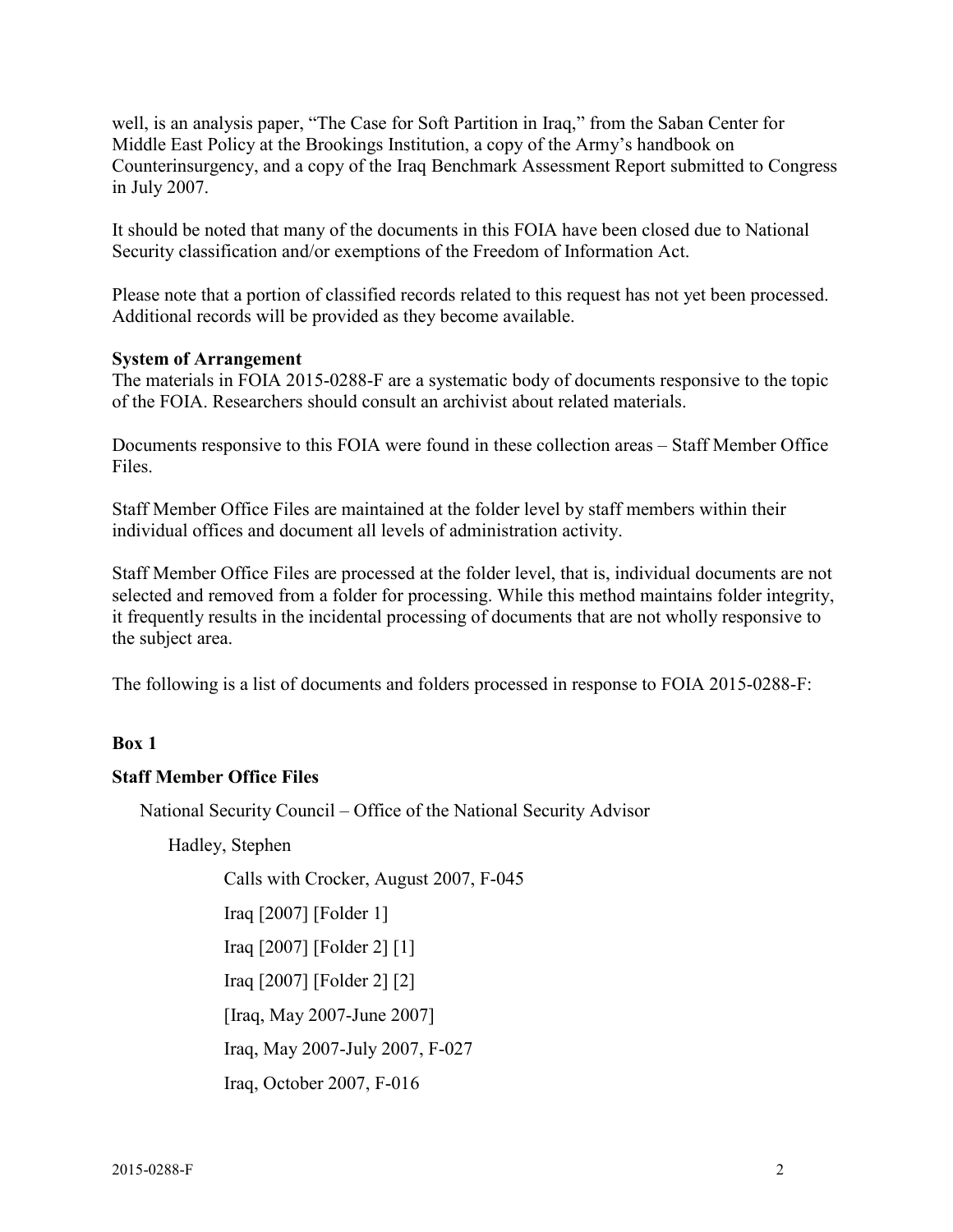Iraq, 03/04/2008 [1] Iraq, 03/04/2008 [2] Iraq, 03/04/2008 [3] Iraq: April Petraeus/Crocker [2008] Iraq Materials, February 2006-May 2007, F-013 Iraq Miscellaneous, February 2007-May 2007, F-036 Iraq Miscellaneous, March 2007-April 2007, F-015 [1] Iraq Miscellaneous, March 2007-April 2007, F-015 [2] Iraq Narrative, January 2008, F-051 Iraq NIE (National Intelligence Estimate), January 2007, F-014 [1] Iraq NIE (National Intelligence Estimate), January 2007, F-014 [2] Iraq NIE (National Intelligence Estimate), March 2008, F-0150

#### **Box 2**

National Security Council – Office of the National Security Advisor

Hadley, Stephen

Iraq NSC, August 2007, F-049 Iraq NSC Meeting Notes and Materials – 2006, F-042 Iraq, NSC Notes, April 2007-October 2007, F-007 Iraq Review [Folder 1] [1] Iraq Review [Folder 1] [2] Iraq Review [Folder 1] [3] Iraq Review [Folder 2] [1] Iraq Review [Folder 2] [2] Iraq Review [Folder 2] [3] Iraq Review [Folder 3] Iraq Review [Folder 4] Iraq Review, August 2007-September 2007 [1] Iraq Review, August 2007-September 2007 [2] Iraq Sensitive [May 2007-June 2007] Iraq Weekly Meetings, 2007-2008, F-052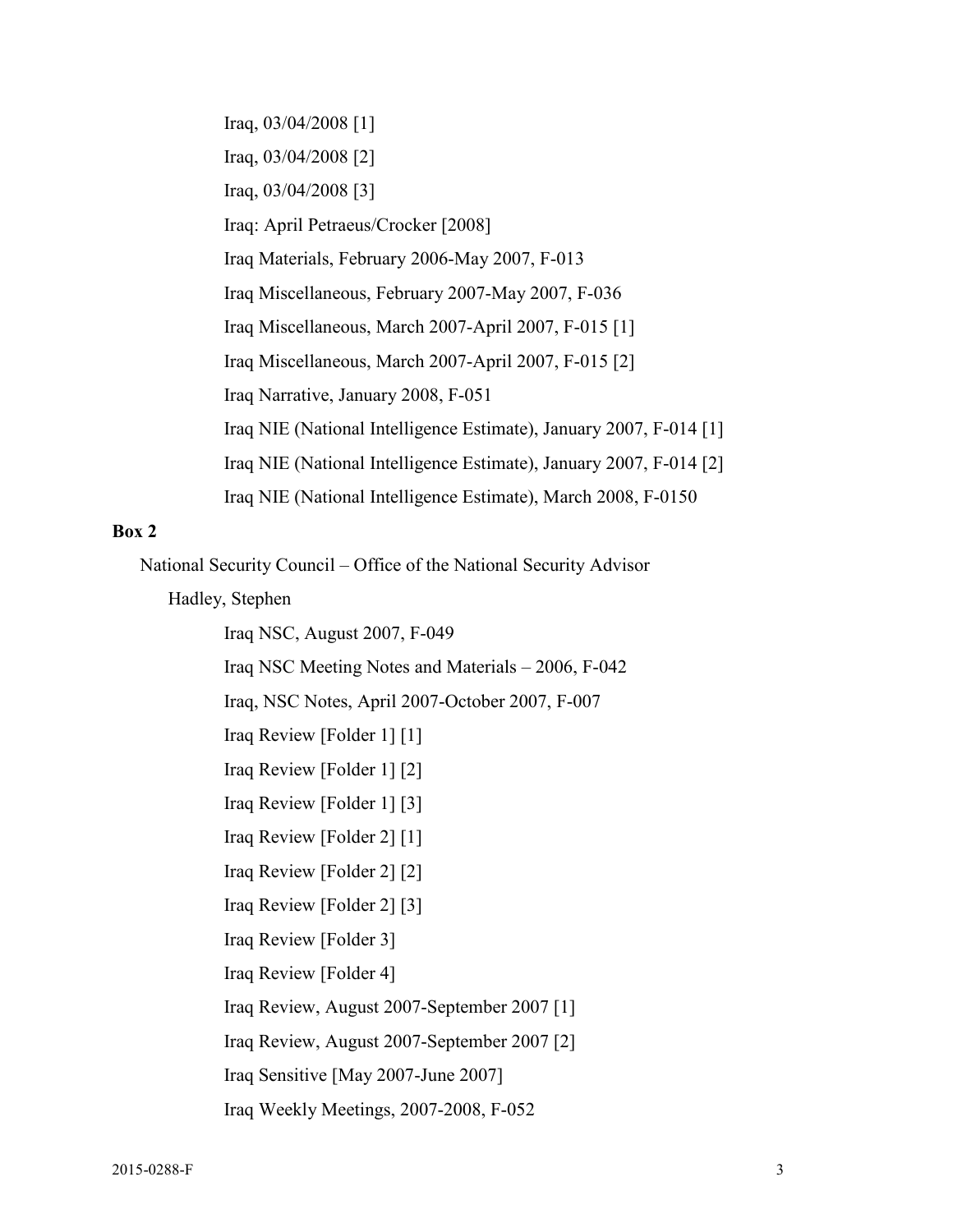[Iraqi Government and U.S. Strategy, January 2007-July 2007] Latest Version of Iraq Speech, POTUS Speech, 01/10/2007, F-029 [1] Latest Version of Iraq Speech, POTUS Speech, 01/10/2007, F-029 [2] NSC on Iraq [August 2007-December 2008], F-081

# **Box 3**

National Security Council – Office of the National Security Advisor

Hadley, Stephen

Report, 07/15/2007, F-012 Surge Tick Tock - Barnes, A-022 [1] Surge Tick Tock - Barnes, A-022 [2] Summary of the Iraq Benchmark Report, September 2007, F-044 SJH (Stephen J. Hadley) Calls with Crocker, April 2007-March 2008, F-008 Binder – U.S.-Iraq Strategic Framework Agreement [2008]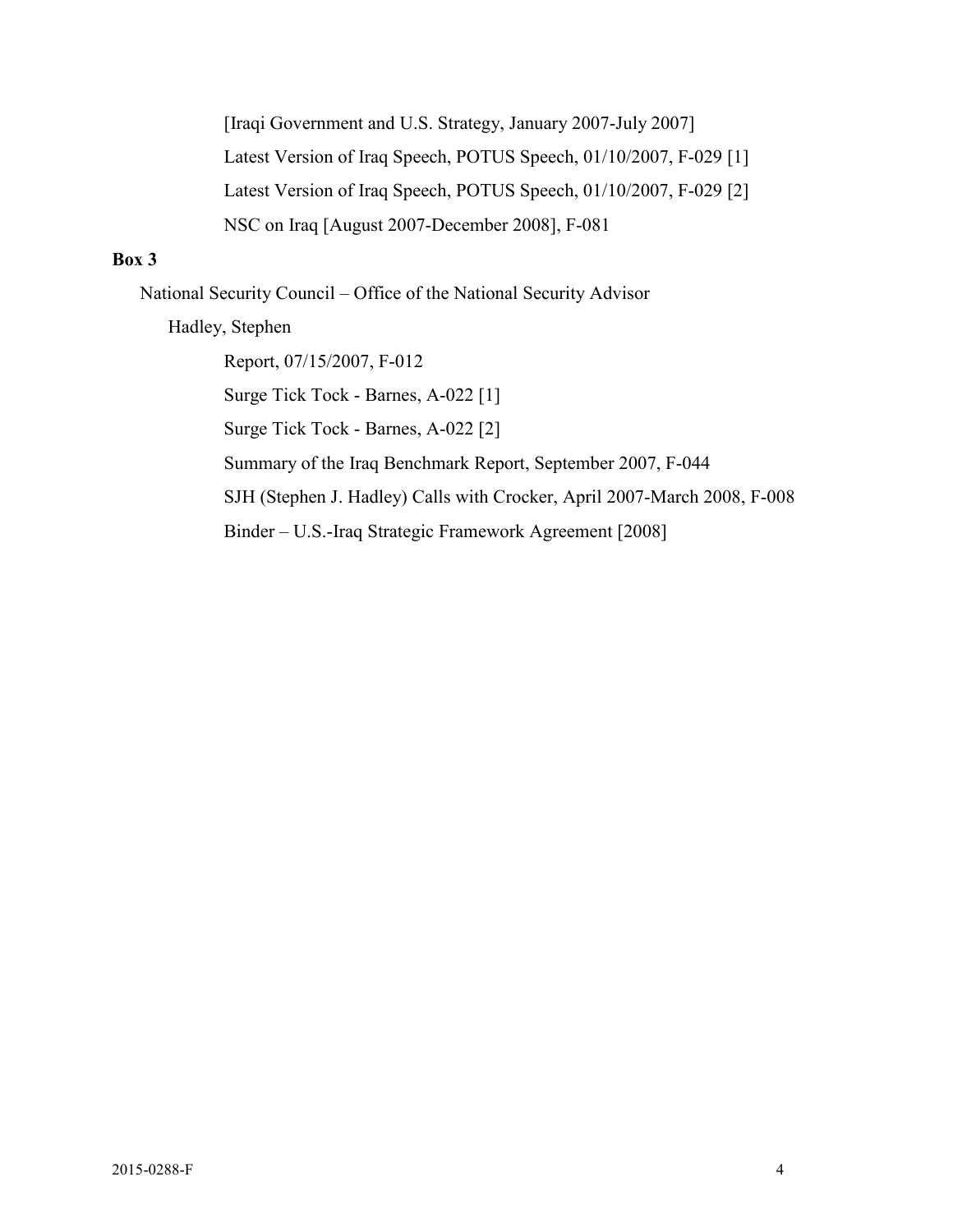# **Container List for Previously Opened Folders: National Security Council - National Security Advisor, Office of the Hadley, Stephen (Steve)**

| Congressional Resolutions on Iraq, F-038                                | 2014-0227-F |
|-------------------------------------------------------------------------|-------------|
| $[(b)(1)]$ -1 Intelligence [1]                                          | 2014-0227-F |
| $[(b)(1)]$ -1 Intelligence [2]                                          | 2014-0227-F |
| $[(b)(1)]$ -1 Intelligence [3]                                          | 2014-0227-F |
| $[(b)(1)]$ -1 Intelligence [4]                                          | 2014-0227-F |
| $[(b)(1)]$ -1 Intelligence [5]                                          | 2014-0227-F |
| Iraq - Coalition Assistance                                             | 2014-0227-F |
| Iraq - Turkey [1]                                                       | 2014-0227-F |
| Iraq - Turkey [2]                                                       | 2014-0227-F |
| Iraq Papers [1]                                                         | 2014-0227-F |
| Iraq Papers [2]                                                         | 2014-0227-F |
| Iraq Papers [3]                                                         | 2014-0227-F |
| Iraq Papers [4]                                                         | 2014-0227-F |
| Iraq PC/ NSC/ Maliki SVTC Summaries, F-006 [2007]                       | 2015-0273-F |
| Iraq Planning [1]                                                       | 2014-0227-F |
| Iraq Planning [2]                                                       | 2014-0227-F |
| Binder - Iraq Strategic Review Preliminary Documents, November 2006 [1] | 2015-0279-F |
| Binder - Iraq Strategic Review Preliminary Documents, November 2006 [2] | 2015-0279-F |
| Binder - Iraq Task Force                                                | 2015-0279-F |